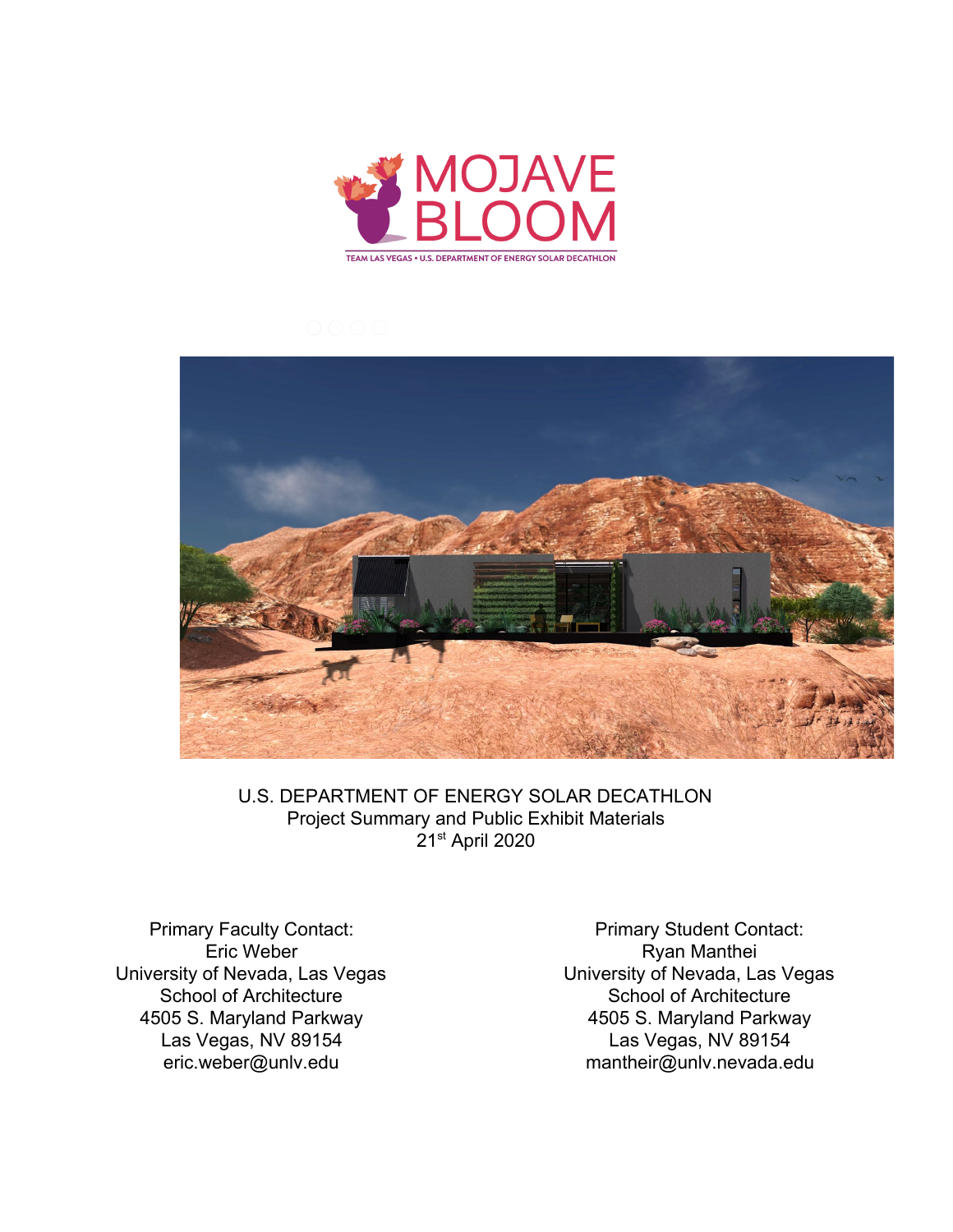# **Table of Contents**

| <b>COVER PAGE</b><br><b>TABLE OF CONTENTS</b><br><b>DESCRIPTION TEAM HOUSE</b><br><b>DESIGN PHILOSOPHY AND TARGET MARKET</b><br><b>UNIQUE HOUSE FEATURES</b><br>TECHNOLOGICAL INNOVATIONS INCORPORATED INTO THE HOUSE<br>THE TARGET CLIENT: HOW THE DESIGN RESPONDS TO THIS MARKET'S NEEDS | $\overline{2}$<br>3<br>4<br>5<br>6<br>9 |                                                          |    |
|--------------------------------------------------------------------------------------------------------------------------------------------------------------------------------------------------------------------------------------------------------------------------------------------|-----------------------------------------|----------------------------------------------------------|----|
|                                                                                                                                                                                                                                                                                            |                                         | <b>TEAM ORGANIZATION</b>                                 | 9  |
|                                                                                                                                                                                                                                                                                            |                                         | <b>FUTURE PLANS FOR THE HOUSE</b>                        | 10 |
|                                                                                                                                                                                                                                                                                            |                                         | <b>FINAL DETAILS FOR THE TEAM'S COMMUNITY EXHIBITION</b> | 10 |
|                                                                                                                                                                                                                                                                                            |                                         | <b>ATTACHMENT-A</b>                                      | 10 |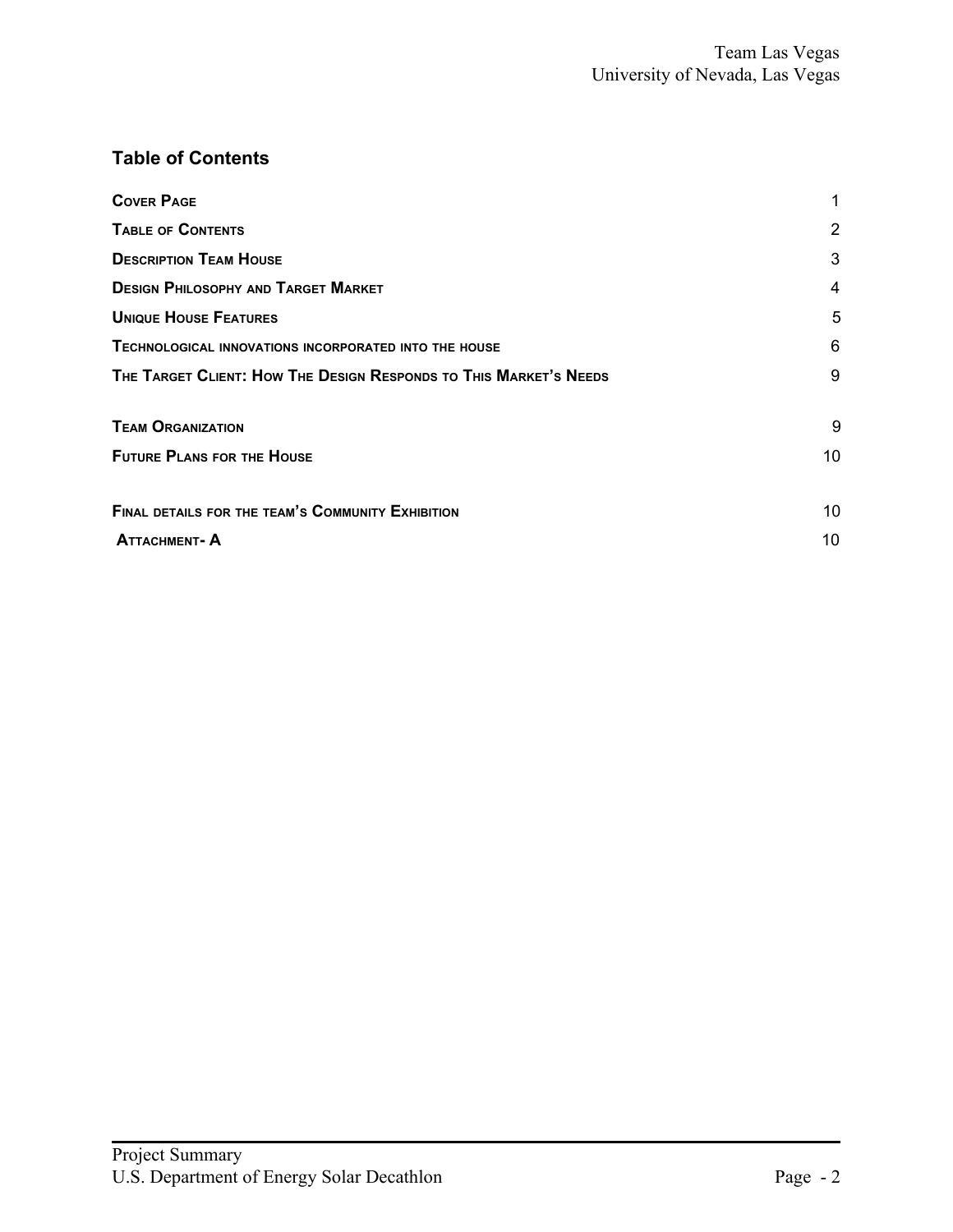# **Description of Team House**

Mojave Bloom creates an oasis from the bustling downtown of Las Vegas and the Mojave Desert's harsh environment. Drawing inspiration from the traditional Islamic *sahn*, or courtyard, this house turns inward, sheltering the resident from heat and noise, achieving a model of alfresco living otherwise unattainable in the southern Nevada climate. The house is a place of healing for veterans who suffer from the effects of post-traumatic stress disorder and traumatic brain injuries. Mojave Bloom empowers occupants to reconfigure the home as needed, adapting to weather conditions, social activities, and their needs for connection or refuge while healing from trauma.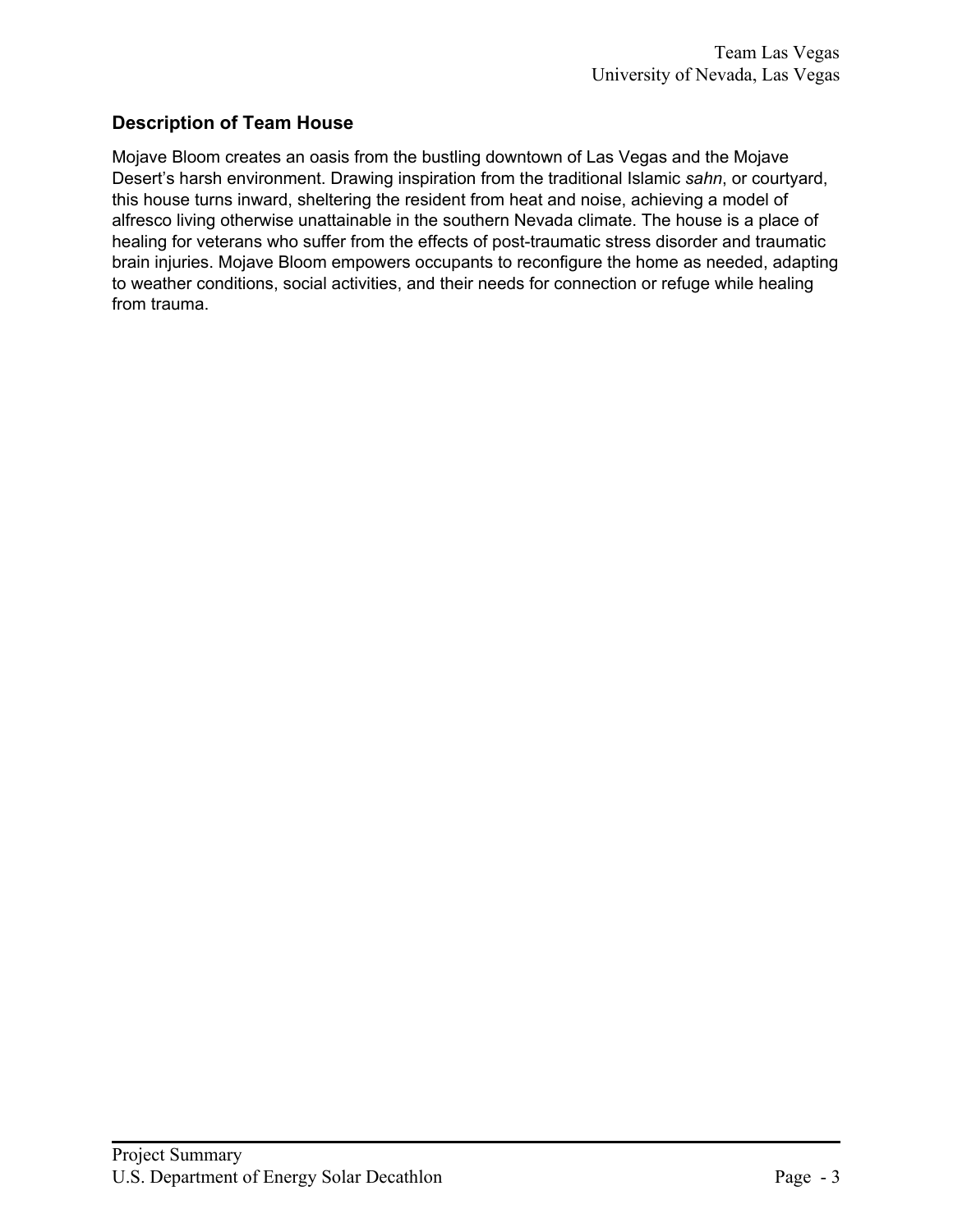#### **Design Philosophy and Target Market**

Team Las Vegas is proposing an elegant, sustainable, and innovative net-zero home design as part of the 2020 Solar Decathlon supported by the Department of Energy and the National Renewable Energy Laboratory(NREL). The home will be constructed and tested at the 2020 Solar Decathlon Build Challenge National Showcase in Washington, DC. Imagine a home that captures energy instead of reflecting sunlight; one that filters greywater and sequesters carbon in its vegetation and soils; one that gives back to the ecosystem in which it resides. The design philosophy imagines a new type of home that could transform the housing market in Las Vegas. The house incorporates all of the high- tech opportunities available, without focusing the design on these systems. The systems will support the project's conception, rather than being its driving force.

The conceptual design that Team Las Vegas has developed is called Mojave Bloom. It is a self-sufficient structure designed as an affordable home for one of our military veterans. Environmental technologies and renewable energy combine to allow the users to live grid-free in a place of their choosing without having to give up modern comforts.

The final outcome from the project will be a home that is used in the competition and eventually brought back to Las Vegas for continued use and testing. Team Las Vegas considers our core mission remembrance and support for our veterans. Mojave Bloom's final destination is Las Vegas Community Healing Garden. The garden features a Remembrance Wall memorializing

October 1st shooting victims. Several best practices have been identified to provide for successful housing, including:

• Providing a safe and secure environment with the use of monitoring and diagnostic technologies and screens.

• Offering a sense of autonomy through spatial design and deliberate furniture and fixture selection

• A careful balance between public and private spaces

• Stimulation of both the senses and intellect with the integration of social and activity spaces, abundant landscaping and daylighting

• Using best practices to ensure the physical design addresses the needs of occupants who may have post-traumatic stress disorder (PTSD) and physical limitations due to their military service

Developing an effective design for the harsh climate of the Mojave Desert presents its own unique set of challenges which were addressed with their own relevant design approaches:

• Building orientation to maximize daylighting and minimize heating loads

• Use of bifacial photovoltaic panels for increased renewable energy production and outdoor shade

• Overhangs, screens, and landscaping to further create shade and prevent harsh direct light

• Careful location of glazing and operable systems to manage passive ventilation

• Use of native vegetation, greywater management for efficient reuse

• An edible garden, living fences and screening for perceptual and psychological restoration, as well as general health maintenance.

The house is designed to be a place of healing and respite for veterans suffering the adverse effects of wartime trauma. The home connects the resident to their environment through a carefully orchestrated procession of sensory experiences. Embracing the renewing warmth of early morning sun to the east, capturing the breezes originating in the nearby mountain ranges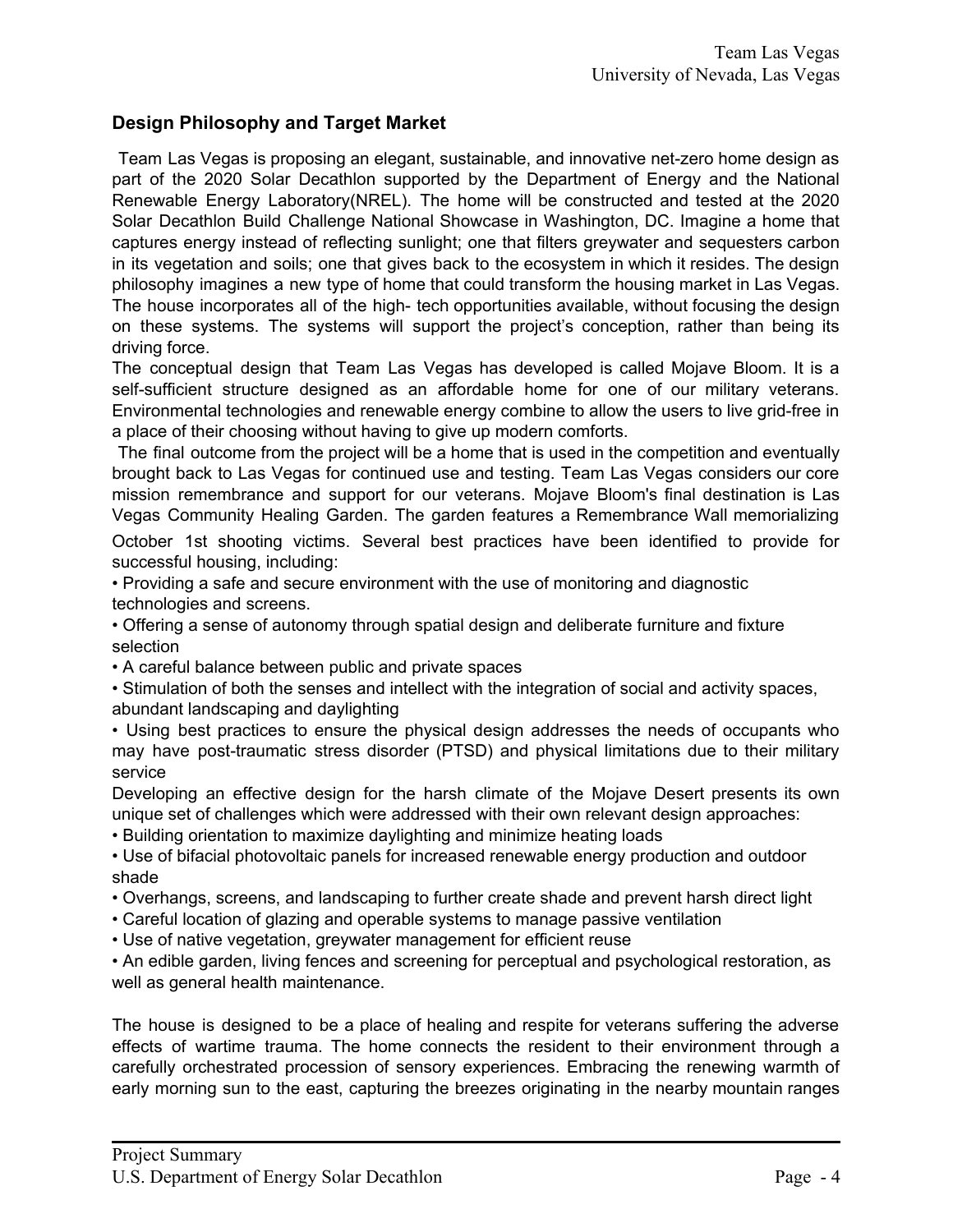to ventilate the home and fill it with the gentle scent of earth and herbs, while drawing attention to our most precious and scarce resource with the faint sound of trickling water.

#### **Unique House Features**

Mojave Bloom creates an oasis from the bustling downtown of Las Vegas and the Mojave Desert's harsh environment. Drawing inspiration from the traditional Islamic sahn, or courtyard, this house turns inward, sheltering the resident from heat and noise, and achieving a model of alfresco living otherwise unattainable in the southern Nevada climate. Designed to be a place of healing and respite for veterans suffering the adverse effects of wartime trauma, the home connects the resident to their environment through a carefully orchestrated procession of sensory experiences. Embracing the renewing warmth of early morning sun to the east, capturing the breezes off the adjacent mountain ranges to ventilate the home and fill it with the gentle scent of earth and herbs, and drawing attention to our most precious and scarce resource with the faint sound of trickling water, the experience the home creates celebrates the rituals of daily life in the desert.

Its inner courtyard is bathed in diffused light, filtered through the canopy of bifacial photovoltaic panels above. The living green walls flanking the space cool the dry desert air via evaporative transpiration, and the recaptured water circulating through the hydroponic system emits the meditative sound of trickling water through the space. Raised planters offer additional seating throughout the space, the tall grasses within adding a vertical visual element, their swaying in the wind creating a deep sense of calm associated with non-rhythmic sensory stimuli.

To combat the southwestern prevailing winds that seasonally whip through the valley, the southern living green wall also acts as a windbreak, planted with heartier desert vines that will stand up to both the wind and the intensity of the southern sun. The sliding living green walls and operable window walls that separate the bedroom and living spaces from the courtyard are designed not only as a way of expanding the living spaces into the outdoor volume, but as an act of empowerment for the user, a catalyst for the healing act of controlling one's environment. This ability to manipulate space allows the resident to shift their home to meet their needs, adapting to the various weather conditions of the Las Vegas Valley, their social activities, and their personal needs for connection or refuge while healing from trauma.

Four monolithic walls give a sense of solidity and envelope the resident with a sense of safety and enclosure. The thickened walls provide the area for deep insulation, helping prevent heat gain/loss through the building envelope and creating a barrier against exterior noise that may trigger PTSD. Carefully placed openings, however, provide a visual reminder to the resident of their connection to the larger environment and community. A clerestory draws the eastern morning sun into the bedroom, regulating the circadian rhythm and helping to address insomnia. The narrow skylights that flank the high ceilings allow glimpses of the passing clouds, tree branches, and the starry night sky while bouncing indirect light down the walls, casting shadows that mark the passing of time throughout the day.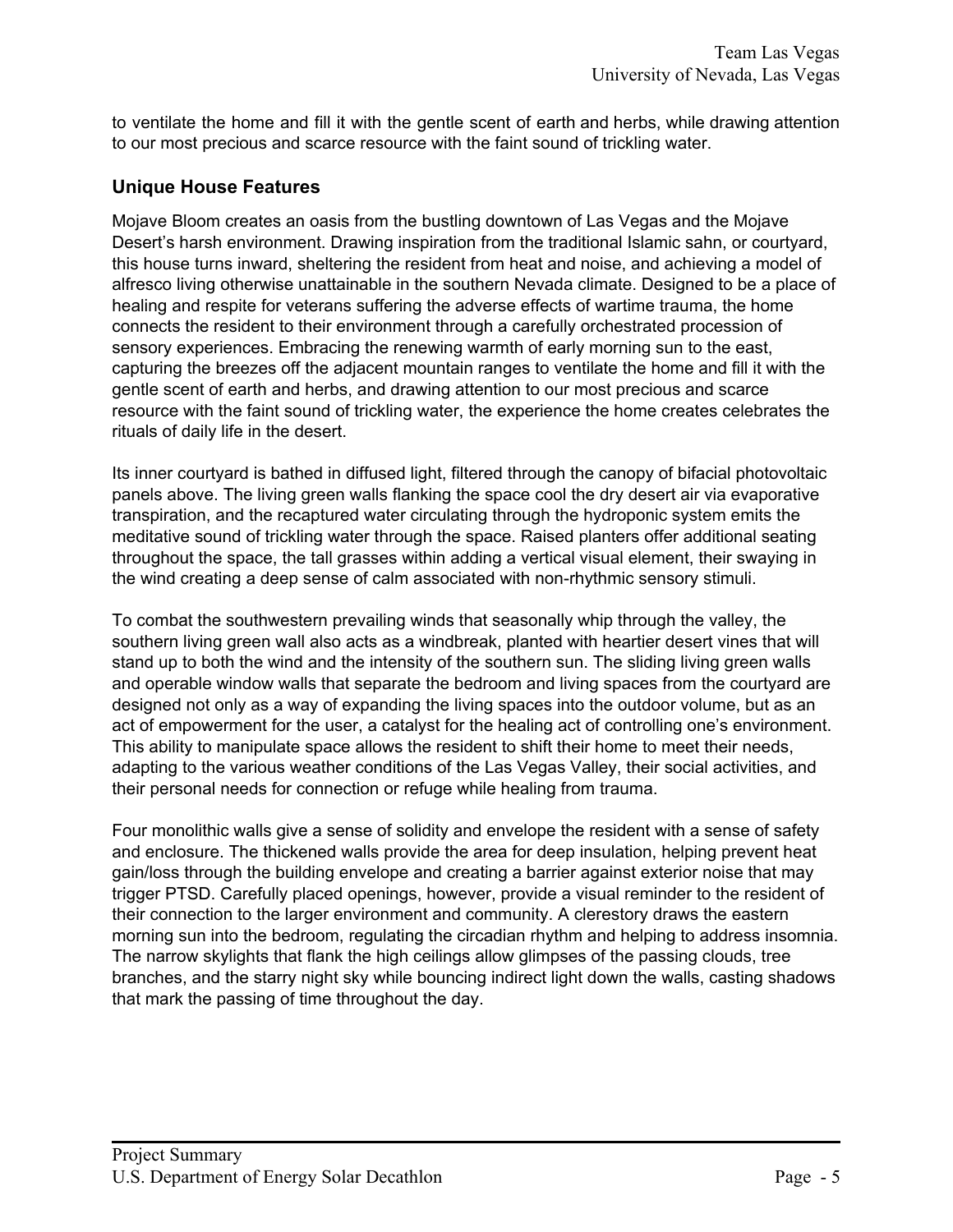## **Technological Innovations Incorporated Into the House**

*Home Automation* The UNLV home will have a fully integrated home automation system. This system will be used to monitor and control many of the systems in the home including lighting, heating, ventilation, and air conditioning, the solar thermal system, peripheral electrical components, and the landscape irrigation system. The system will monitor the thermal and electrical energy use, and the water use of the home. The automation system will include a smart device display of the operation of the different systems to advise the home occupants of the status of the systems when they are home or away from the home. The system will monitor the temperature, humidity, and carbon dioxide content of the home and switch between different HVAC, systems as required. This will include monitoring the solar thermal storage tank temperature to allow the system to switch to heat pump heating if there is not enough solar heat for radiant heating. It will also disable the on-demand water heater if there is sufficient domestic hot water. The system will automatically enable the fresh air makeup system for ventilation if the CO2 content is high. The system will integrate the heat pump and radiant heating systems to allow the heat pumps to operate in a low cooling dehumidification mode and use the radiant system for reheat if needed. A unique concept for the automation system will be to monitor the irrigation system and control the pumps and valve operation. The system will monitor the landscape irrigation requirements and select the pump and valve operation to only water the those plants or planters that need to be watered. This will allow a water load shedding and staggering schedule to meet the needs of the plants from environmental conditions. The automation system will be tied into the load monitoring system of the main panel and into the battery storage status monitoring to allow energy load shedding and sharing schemes to be integrated into the operation of the home. These will be critical to control battery peak loads by staggering air conditioning or car charging loads to not overload the battery discharge.

*Solar Thermal System Innovations* A unique concept of the installation is when the home is set up two pipe unions located on the header tube of the collectors will be loosened to allow the bottom of the collectors and support structure to be rotated away from the home to set the collectors to the ideal installation angle. Afterwards the unions are tightened and the solar loop is filled.

This installation allows the collectors to be adjusted to the ideal installation angle suitable for different locations. The collectors could also be adjusted seasonally to optimize the heat collected for the needed water use. The bottom of the collectors, angled away from the house, will be protected with a planter located under the collector.

Another unique aspect of the installation is the design of a compact unit that will house the peripheral components of the solar thermal system. This unit will consist of a compact insulated box that will contain the pumps, mixing and fill valves, radiant manifold, and controls of the solar thermal system.

This box will be designed to minimize the space normally needed for this type of system but still have all of the components easily serviceable. The box can be mounted on the wall or on the solar thermal storage tank to minimize the interconnecting pipes of the system. Because the box will be insulated larger components such as pumps, mixing and relief valves, and the radiant manifold will not need to be insulated. The box will also simplify the installation requiring only piping connections to be made in the field. Temperatures monitored for the operation of the system and the system status could be displayed on the access cover of the box. This box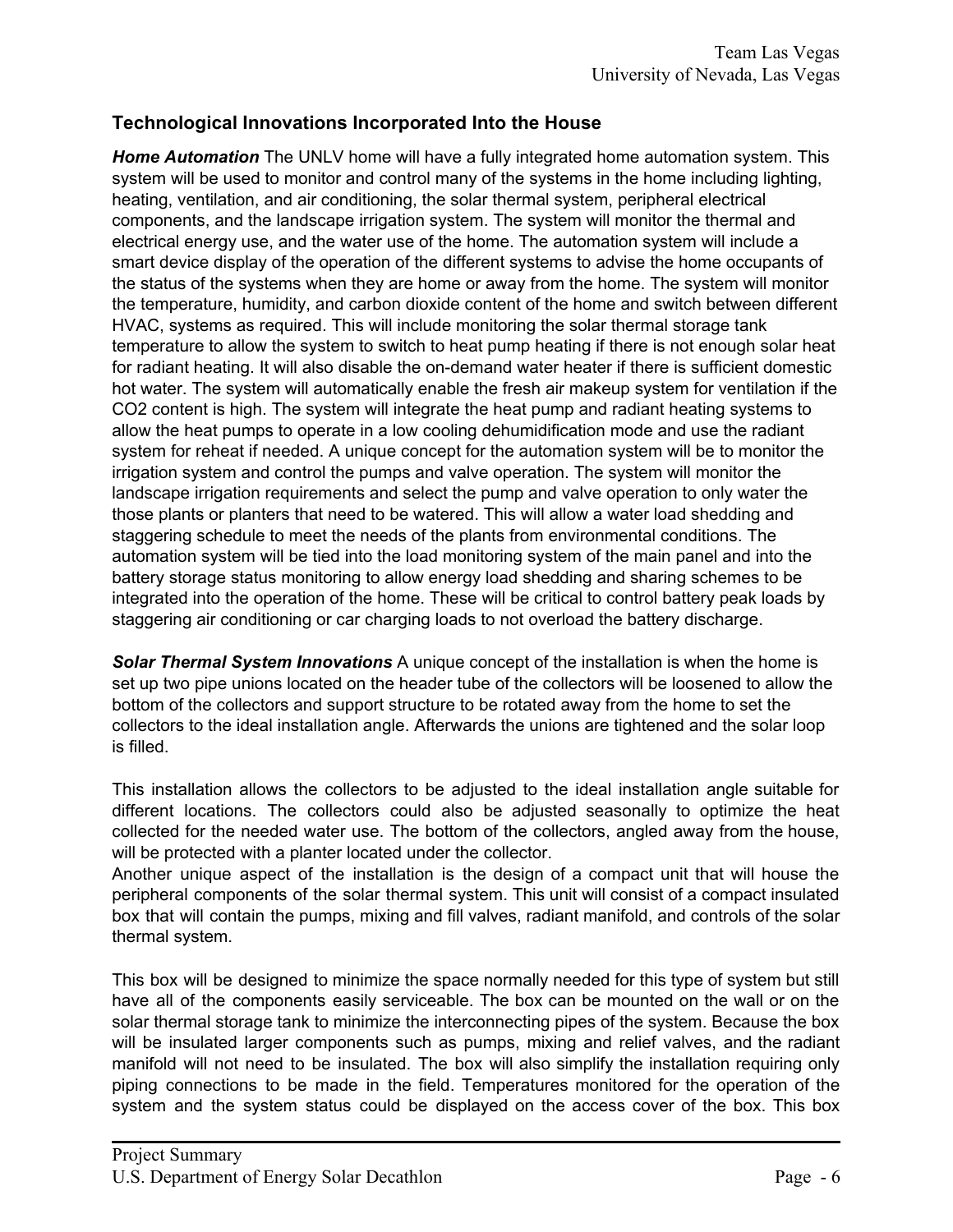could be made as an innovative product that could simplify the installation of the complete systems on any project.

*HVAC Innovations* The system will also include an innovative system to condition the fresh air. This unit will be a compact unit that will use Phase Change Materials (PCM) to lessen the effects of outdoor air temperatures and decrease the air conditioning required to heat or cool the fresh air. The compact unit will be designed with integrated filters to remove odors, allergens and small particles from the fresh air to improve indoor air quality. The PCM used is a commercially available encapsulated eutectic salt which are contained in foil packets and are approved for installation in the active plenum. The salts are flame resistant and do not put out harmful gases or fumes when heated. The PCM is designed to "freeze" and "thaw" at 78 degrees F which is ideal for ventilation applications.

Installed in a heat exchanger in the fresh air inlet, PCM will melt in high ambient temperatures and absorb heat from the incoming air. During cooler evening hours the absorbed heat can be rejected to the ambient or used to heat the incoming air allowing the PCM to re-freeze. During colder ambient conditions the PCM can be used for heat recovery and reheat colder incoming air. Testing at UNLV has shown the PCM installed in the active fresh air plenum greatly reduces the energy required to heat or cool incoming fresh air.

A compact unit will be designed to house the PCM heat exchanger and peripheral components such as filters, blower, humidifier, controls, etc. This unit will be located in the mechanical closet and ducted into the condition space. The unit will be controlled by the home automation system that will monitor CO2, home fresh air requirements, and ambient conditions to optimize operation and indoor air quality.

*Green Wall System* The proposed green wall system prolongs the time of using the irrigation system compared with other green walls available in the market that are hydroponic dependent and require irrigation cycles of 2 to 5 minutes and 1 of 5 times a day. The use of drought tolerant plants, a new geotextile design and a mix of different substrates and nutrients will allow us to save energy, turning on the irrigation system once a week. This design has been tested indoors and outdoors with less than 2% plant loss. The staggered watering schedule, drought tolerant plant selection, and low emitter gravity-fed drip irrigation will only require a small pump system, reducing the energy use in comparison to other high demand watering systems.

*Resilience Innovation* Water security is linked with food security. In recent years, drought conditions are affecting not only our crops but also on our city's livability. The panel quantity, angle, location, and orientation of the photovoltaic system is designed for net zero energy operation, making it self-sufficient if the city's energy grid is not functioning. Las Vegas' climate is not conducive to strictly rely on rainwater as an alternative supply of water but must also strategically reallocate and partition the system to take advantage of grey water reuse from the shower and laundry lines to be recycled for toilet flushing and re-irrigation practices. The organization and shape of the building is designed appropriately to utilize passive ventilation and cooling by placing windows respective to annual wind patterns in addition to having native landscape cool indoor and outdoor spaces through evapotranspiration.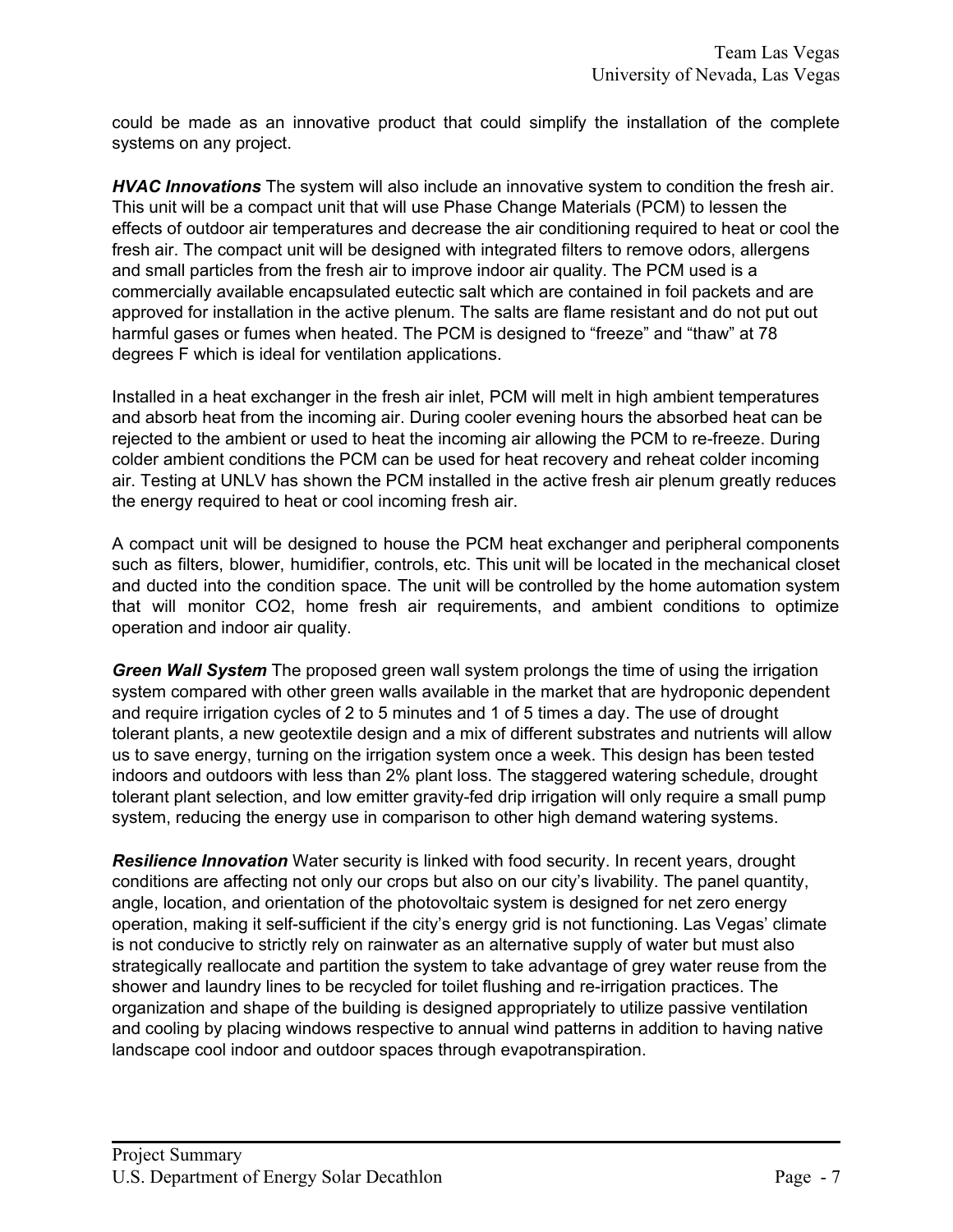In the same way, Veteran's needs and comfort have also influenced building decisions on how we can innovate with our resources (sun, native vegetation, water management, food production). We translated these user needs in several components used in the building, such as solar panels for energy production and outdoor shade, accompanied with a greywater recirculating system for efficient reuse, and an edible garden, and living fences and screening.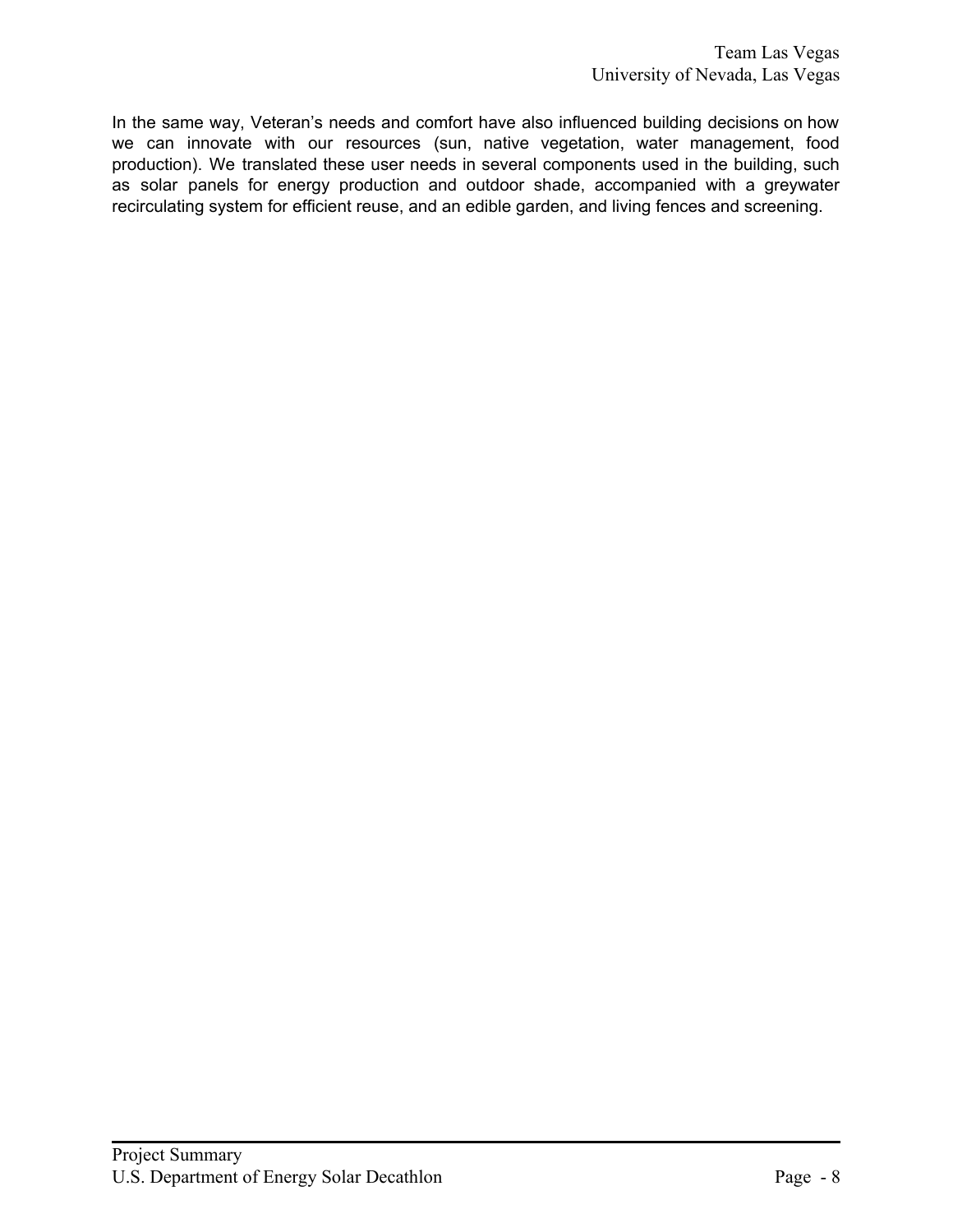### **The Target Client: How Design Responds to The Market?**

Las Vegas is not a one dimensional city. It is a city of enormous growth and diversity, it is a city that is constantly reinventing itself, and it is a city that is world renowned for its hospitality. Our design studio believes that this hospitality should not focused exclusively on the city's visitors, but rather extended to all the residents of Las Vegas.

UNLV's School of Architecture advocates the power of design and innovation to change lives. These instilled values guided our team to look at the Solar Decathlon not only as a chance to address sustainability and environmental concerts, but also as an opportunity to serve the at risk members of our community.

The war in the Middle East is the longest war in US history, and 1/3 of the service members who deploy return with combat induced disability.

The trauma doesn't stop when they return home.

They face years of (re)habilitation, and often these disabilities are the root of even larger issues, including substance abuse, divorce, incarceration, homelessness, and even suicide.

These men and women have chosen to serve their country, and we believe that it is our responsibility as citizens to serve them.

Post-traumatic stress disorder and traumatic brain injury are two of the biggest challenges for veterans. Mojave Bloom accommodates these conditions by demonstrating prospect and refuge principles by providing simultaneous access to outside views without exposing the occupants to onlookers. Mojave Bloom empowers residents by giving them control over their environment to be as open and private as they require. With the gates and adjustable shades over the courtyard windows, residents are free to enjoy the outdoors without sacrificing their privacy. The house's windows and skylight keep our resident connected to the outside world with visual access as well as providing connection to the experience of light and shadows as the day progresses. This connection has been shown to improve sleep cycles, which reduces stress.

## **Team Organization**

See Attachment- A.